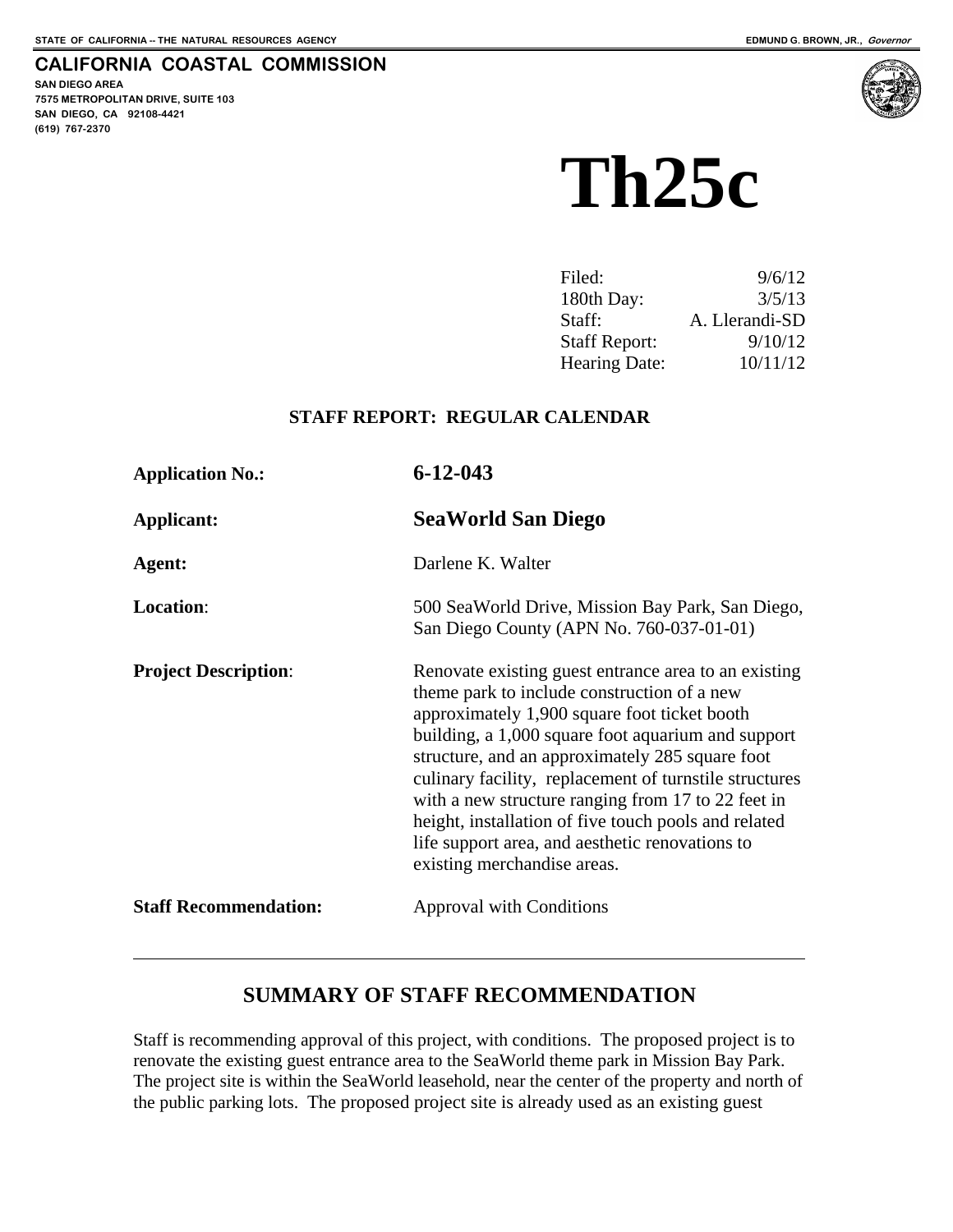entrance area and is listed in the certified SeaWorld Master Plan Update as a "Tier 1" project to be redeveloped as part of its future operations of the park.

The proposed project raises issues of public access, water quality, and visual resources. Public access issues arise due to potential for theme parks such as SeaWorld to affect traffic and parking in the surrounding area, as well as for construction staging and storage activity to impede public access to the coast. Water quality issues arise due to the large amount of impermeable surface that covers the subject site and its related issue of stormwater management. Visual resource issues arise due to SeaWorld's proximity to Mission Bay and the potential for blockages of public views of said bay.

Recommended conditions include requiring the applicant to adhere to final construction plans, final staging and storage plans, final water quality plans, and submission of final color treatment plans.

Commission staff recommends **approval** of coastal development permit application 6-12- 043, as conditioned.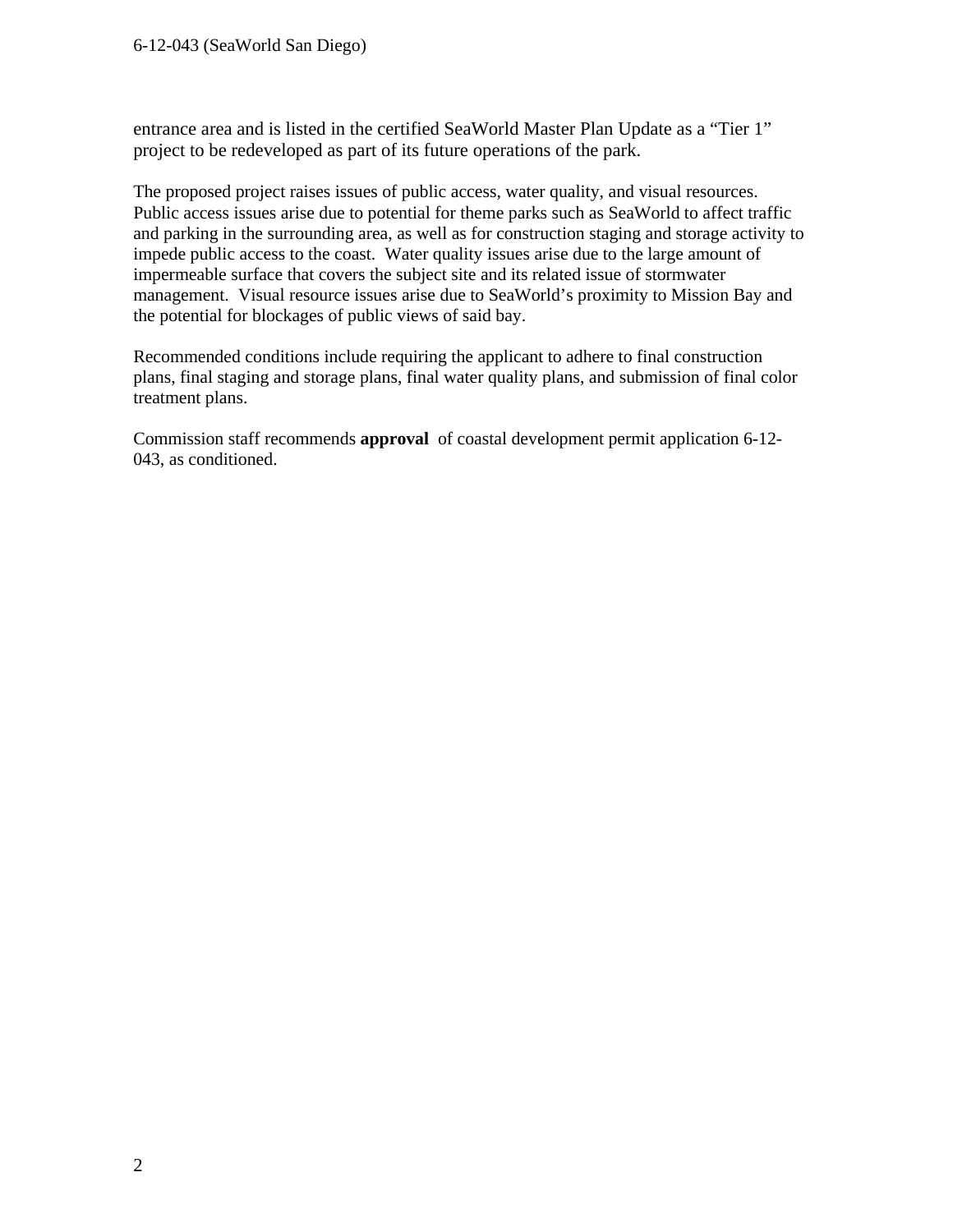## **TABLE OF CONTENTS**

| F. CALIFORNIA ENVIRONMENTAL QUALITY ACT11 |  |
|-------------------------------------------|--|

#### **APPENDICES**

Appendix A – Substantive File Documents

#### **EXHIBITS**

Exhibit 1 – Location Map Exhibit 2 – Aerial View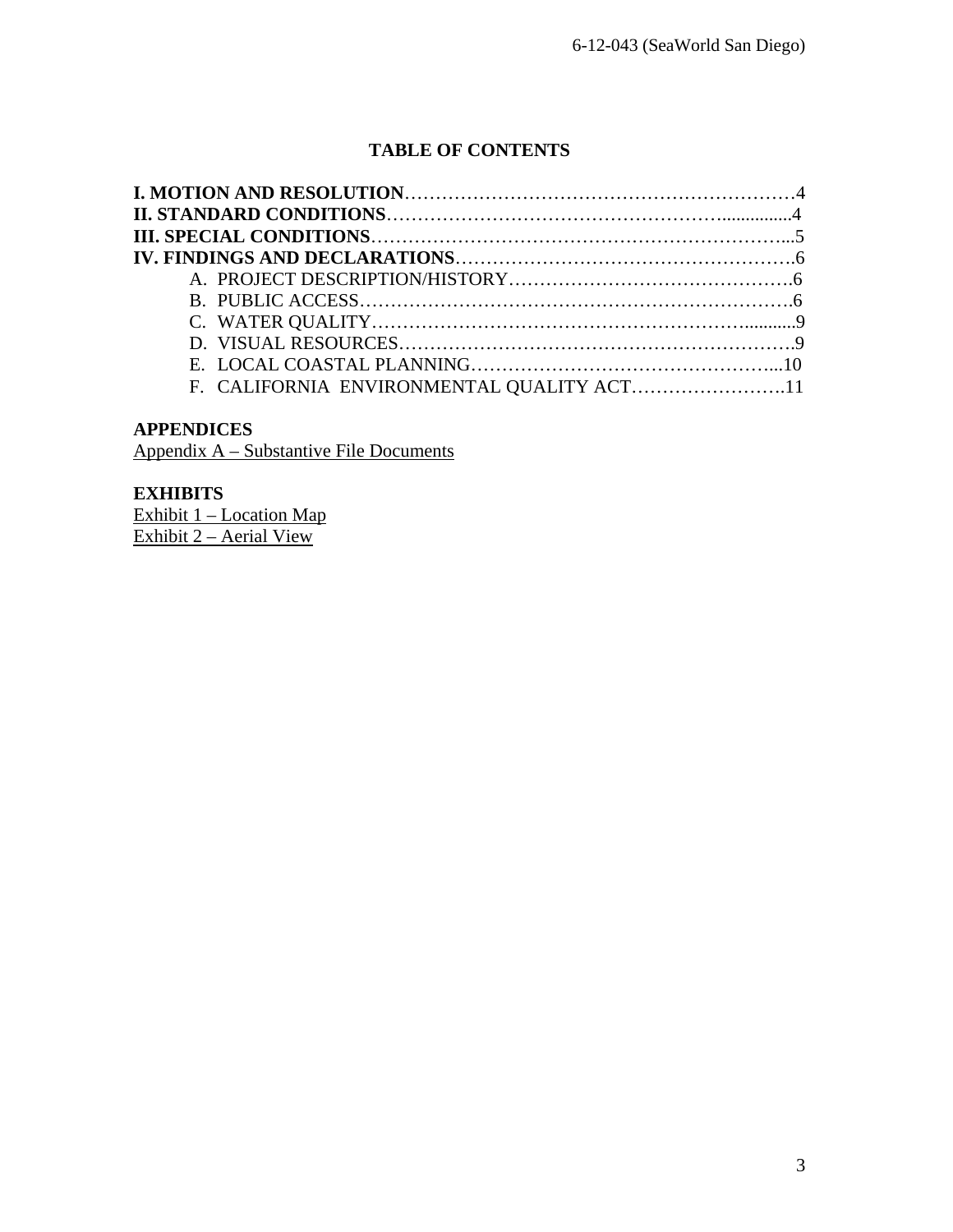#### **I. MOTION AND RESOLUTION**

#### **Motion:**

*I move that the Commission approve Coastal Development Permit No. 6-12-043 pursuant to staff recommendation.* 

Staff recommends a **YES** vote. Passage of this motion will result in approval of the permit as conditioned and adoption of the following resolution and findings. The motion passes only by affirmative vote of a majority of the Commissioners present.

#### **Resolution**:

*The Commission hereby approves a coastal development permit for the proposed development and adopts the findings set forth below on grounds that the development as conditioned will be in conformity with the policies of Chapter 3 of the Coastal Act and will not prejudice the ability of the local government having jurisdiction over the area to prepare a Local Coastal Program conforming to the provisions of Chapter 3. Approval of the permit complies with the California Environmental Quality Act because either 1) feasible mitigation measures and/or alternatives have been incorporated to substantially lessen any significant adverse effects of the development on the environment, or 2) there are no further feasible mitigation measures or alternatives that would substantially lessen any significant adverse impacts of the development on the environment.* 

#### **II. STANDARD CONDITIONS**

This permit is granted subject to the following standard conditions:

- 1. **Notice of Receipt and Acknowledgment.** The permit is not valid and development shall not commence until a copy of the permit, signed by the applicant or authorized agent, acknowledging receipt of the permit and acceptance of the terms and conditions, is returned to the Commission office.
- 2. **Expiration.** If development has not commenced, the permit will expire two years from the date on which the Commission voted on the application. Development shall be pursued in a diligent manner and completed in a reasonable period of time. Application for extension of the permit must be made prior to the expiration date.
- 3. **Interpretation.** Any questions of intent or interpretation of any condition will be resolved by the Executive Director of the Commission.
- 4. **Assignment.** The permit may be assigned to any qualified person, provided assignee files with the Commission an affidavit accepting all terms and conditions of the permit.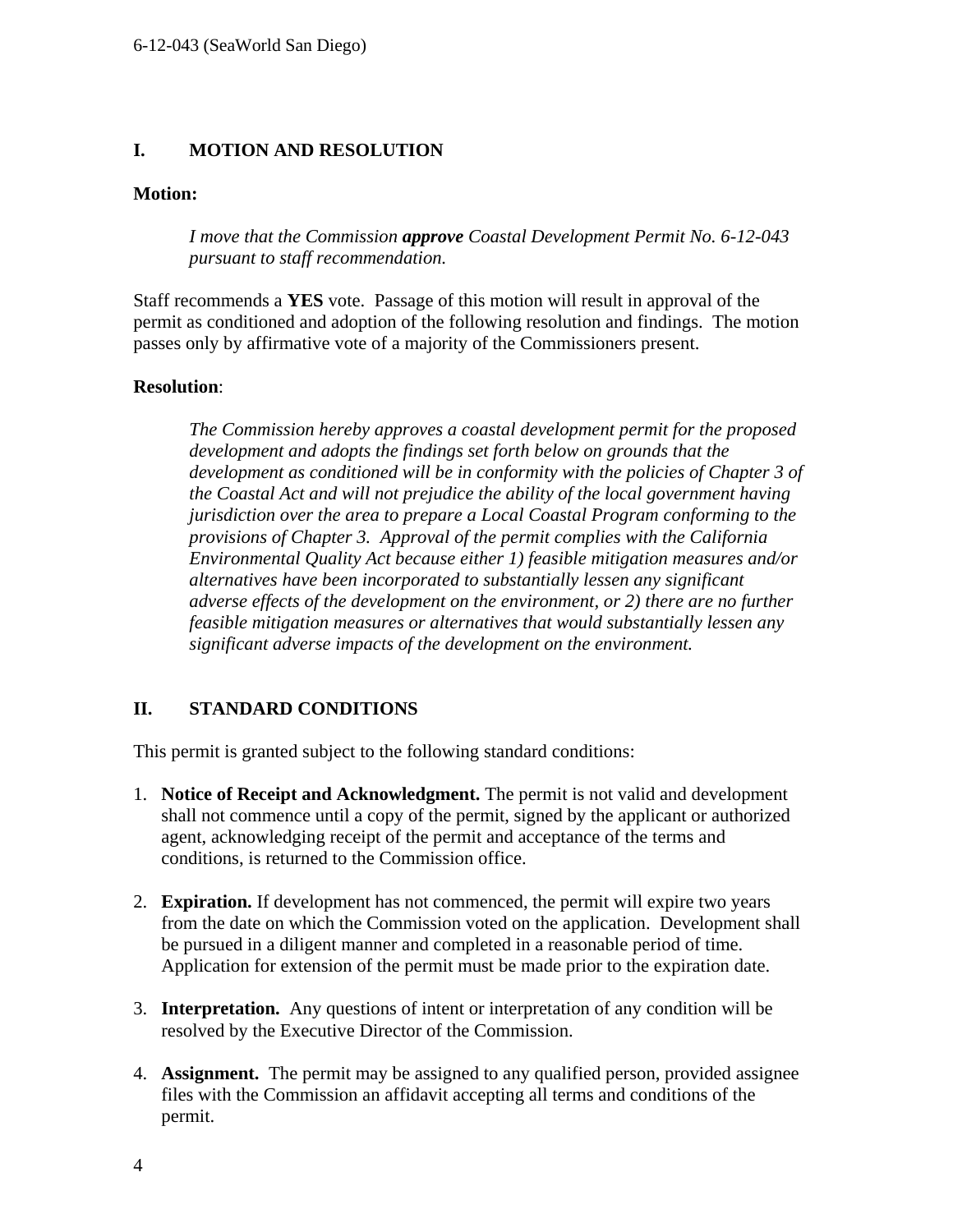5. **Terms and Conditions Run With the Land.** These terms and conditions shall be perpetual, and it is the intention of the Commission and the applicant to bind all future owners and possessors of the subject property to the terms and conditions.

#### **III. SPECIAL CONDITIONS**

The permit is subject to the following conditions:

1. **Final Plans.** PRIOR TO THE ISSUANCE OF THIS COASTAL DEVELOPMENT PERMIT, the applicant shall submit to the Executive Director for review and written approval final project plans. Said plans shall be in substantial conformance with the plans submitted on June 20 and July 19, 2012, by Darlene Walter.

The permitee shall undertake the development in accordance with the approved plans. Any proposed changes to the approved plans shall be reported to the Executive Director. No changes to the plans shall occur without a Coastal Commissionapproved amendment to this coastal development permit unless the Executive Director determines that no amendment is legally required.

2. **Construction Access/Staging Area.** PRIOR TO THE ISSUANCE OF THIS COASTAL DEVELOPMENT PERMIT, the applicant shall submit to the Executive Director for review and written approval final staging and storage plans. Said plans shall be in substantial conformance with the plans submitted on July 19, 2012, by Darlene Walter.

The permitee shall undertake the development in accordance with the approved plans. Any proposed changes to the approved plans shall be reported to the Executive Director. No changes to the plans shall occur without a Coastal Commissionapproved amendment to this coastal development permit unless the Executive Director determines that no amendment is legally required.

3. **Water Quality.** PRIOR TO THE ISSUANCE OF THIS COASTAL

DEVELOPMENT PERMIT, the applicant shall submit to the Executive Director for review and written approval final storm runoff and treatment plans. Said plans shall be in substantial conformance with the plans submitted on July 19, 2012, by Darlene Walter.

The permitee shall undertake the development in accordance with the approved plans. Any proposed changes to the approved plans shall be reported to the Executive Director. No changes to the plans shall occur without a Coastal Commissionapproved amendment to this coastal development permit unless the Executive Director determines that no amendment is legally required.

4. **Exterior Treatment.** PRIOR TO THE ISSUANCE OF THIS COASTAL DEVELOPMENT PERMIT, the applicant shall submit to the Executive Director for review and written approval a color board or other indication of the exterior materials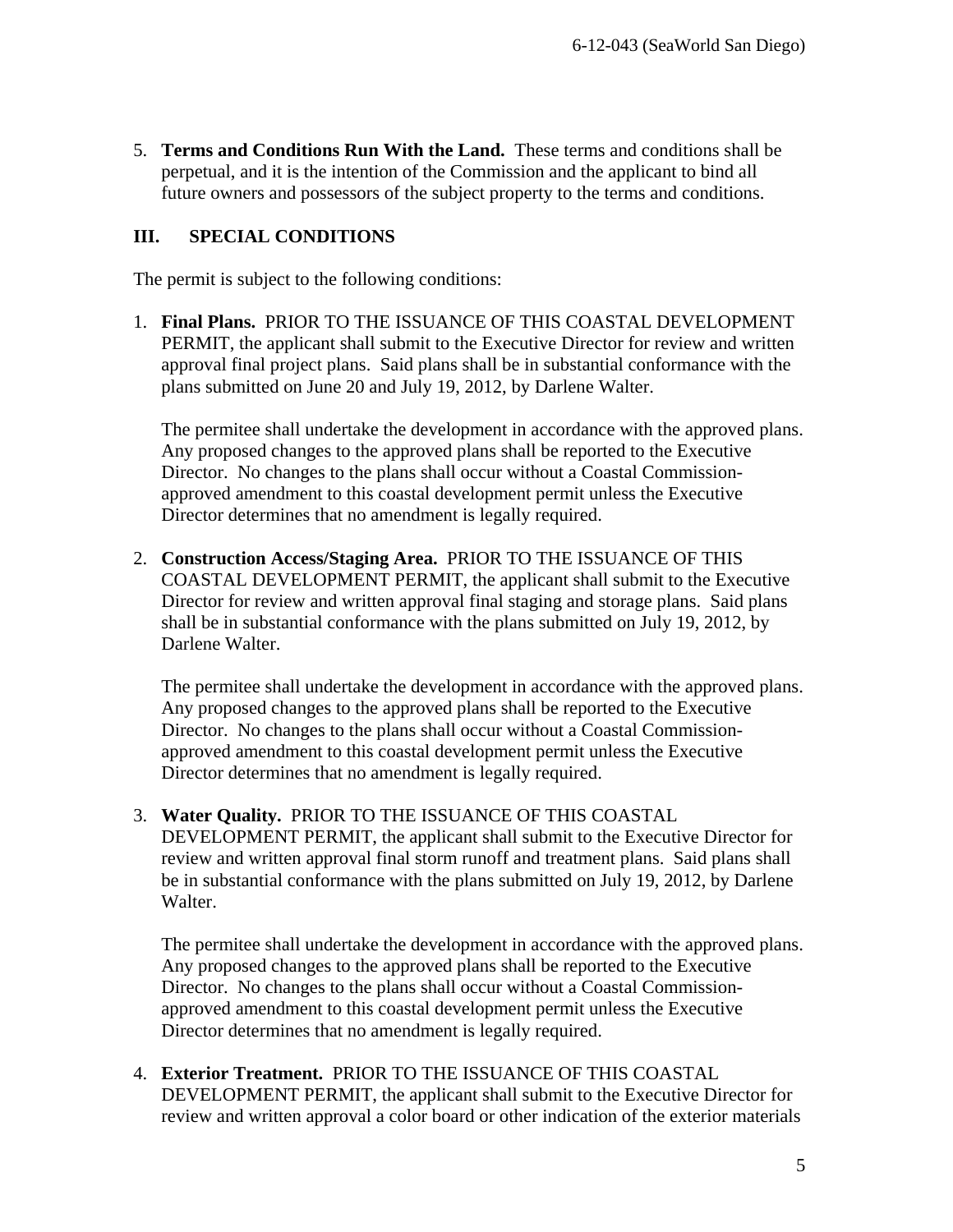and color scheme to be utilized in the construction of the proposed development. The color of the development shall be restricted to colors compatible with the surrounding environment (earth and sea tones) including shades of green, brown, blue, gray, with no bright tones, and white or light shades only as minor accents.

The permitee shall undertake the development in accordance with the approved plans. Any proposed changes to the approved plans shall be reported to the Executive Director. No changes to the plans shall occur without a Coastal Commissionapproved amendment to this coastal development permit unless the Executive Director determines that no amendment is legally required.

5. **Future Development.** When the documented annual attendance level at the SeaWorld Park reaches four million visitors, additional traffic and parking mitigation measures may be required for identified Tier 2 projects and Special Project Sites, pursuant to the SeaWorld Master Plan Update EIR.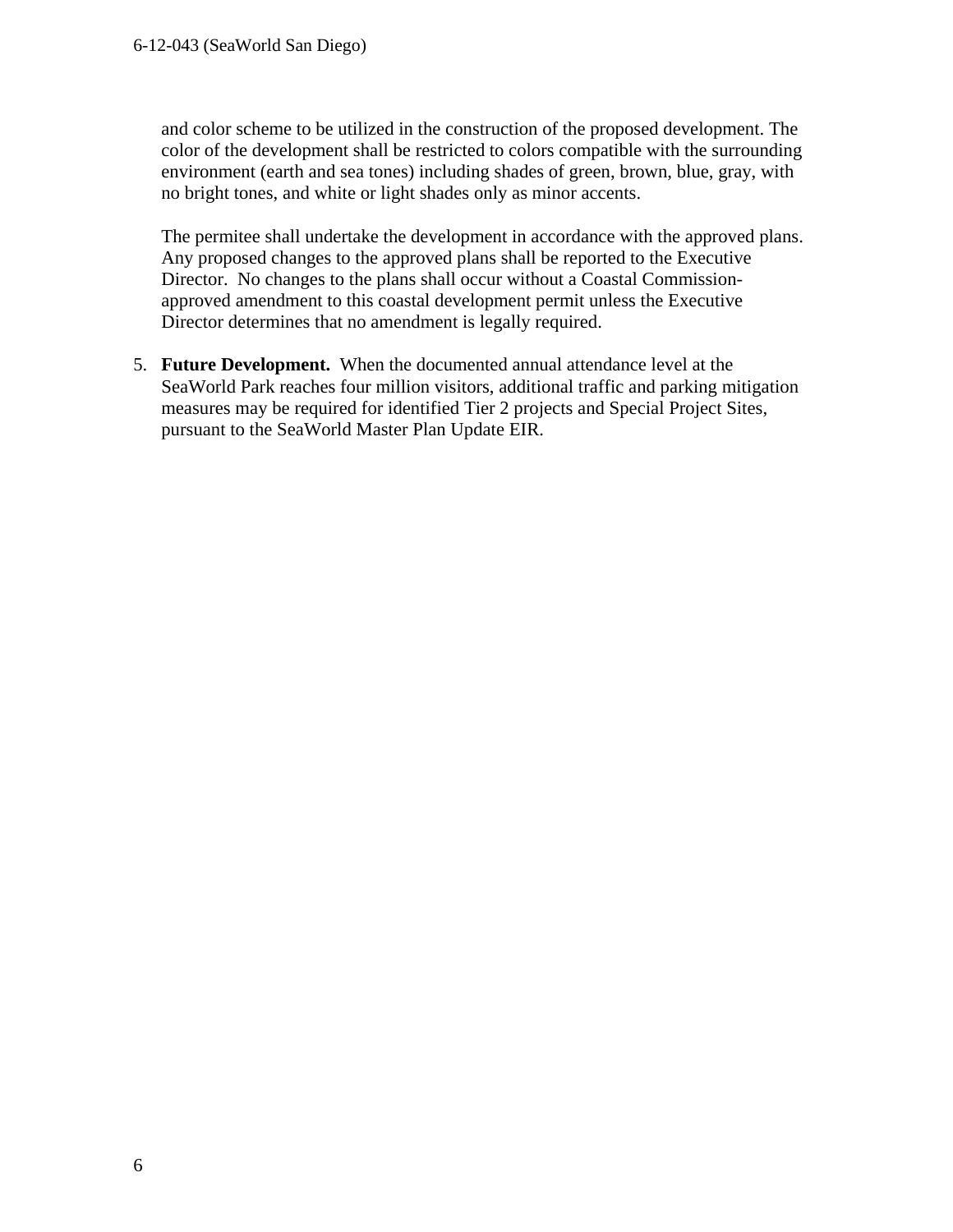## **IV. FINDINGS AND DECLARATIONS**

#### **A. PROJECT DESCRIPTION/HISTORY.**

The proposed project is to renovate the existing guest entrance area to SeaWorld. Development consists of constructing a new ticket booth building of approximately 1,900 square feet (which is an approximately 250 square foot increase from the existing structure), replacing existing turnstiles with a new structure 17-22 feet in height, installing five new touch pools with life support area, constructing a 1,000 square foot building to house aquarium functions and an approximately 285 square foot culinary facility, and renovating merchandise areas to be compatible with the new aesthetic look of the entrance. The project site is within the SeaWorld leasehold, near the center of the property and north of the public parking lots. The proposed project site is already used as an existing guest entrance area.

The SeaWorld Master Plan Update was certified by the Commission on February 7, 2002, and addressed future development within the SeaWorld Leasehold over the subsequent 15-20 years. The SeaWorld Master Plan Update divided potential future projects into "Tier 1," "Tier 2," and "Special Projects." The subject project area includes the existing guest entrance and ticketing area shown as "C-1: Front Gate Renovation" in Figure II-3 of the SeaWorld Master Plan Update and is identified as a Tier 1 project.

"Tier 1" in the SeaWorld Master Plan Update identifies sites and projects where new development or park renovations are processed concurrently with the SeaWorld Master Plan Update or are likely to be initiated shortly after its adoption. Proposed projects consist of a Splashdown Ride, Educational Facility, Front Gate Renovation, Special Events Center Expansion, and Bicycle/Pedestrian Path Enhancement.

The area of work is in compliance with all requirements and setbacks stipulated in the SeaWorld Master Plan, approved by the Commission on 2/7/02.

SeaWorld is located within Mission Bay Park in the City of San Diego. It is situated adjacent to Mission Bay and is surrounded largely by City parklands consisting of grassy open area. Although there is a certified master plan for SeaWorld, which itself is a part of the certified Mission Bay Park Master Plan, these documents are land use plans only; no implementation component has been proposed for Mission Bay Park. Thus, the area is one of deferred certification, with the Coastal Commission retaining coastal development permit authority. Chapter 3 of the Coastal Act is the legal standard of review and the land use plans are used as guidance.

#### **B. PUBLIC ACCESS.**

The following Coastal Act policies are most pertinent to this issue, and state in part:

Section 30210 of the Coastal Act states:

 *In carrying out the requirement of Section 4 of Article X of the California Constitution, maximum access, which shall be conspicuously posted, and*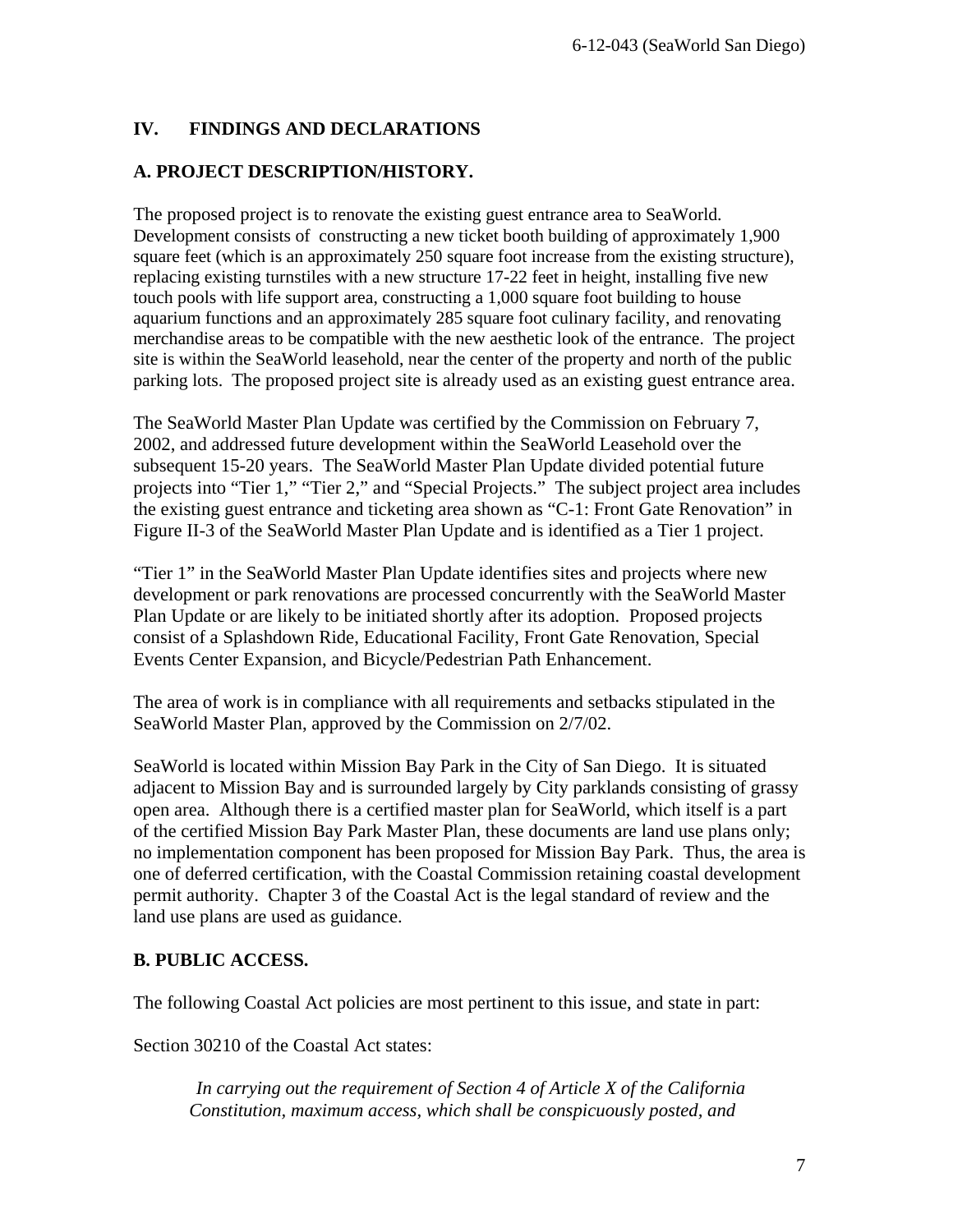*recreational opportunities shall be provided for all the people consistent with public safety needs and the need to protect public rights, rights of private property owners, and natural resource areas from overuse.* 

Section 30211 of the Coastal Act states:

 *Development shall not interfere with the public's right of access to the sea where acquired through use or legislative authorization, including, but not limited to, the use of dry sand and rocky coastal beaches to the first line of terrestrial vegetation.* 

Section 30212 of the Coastal Act states, in part:

 *(a) Public access from the nearest public roadway to the shoreline and along the coast shall be provided in new development projects except where: (1) it is inconsistent with public safety, military security needs, or the protection of fragile coastal resources, (2) adequate access exists nearby, or, (3) agriculture would be adversely affected. Dedicated accessway shall not be required to be opened to public use until a public agency or private association agrees to accept responsibility for maintenance and liability of the accessway.* 

 *[…]* 

 *(c) Nothing in this division shall restrict public access nor shall it excuse the performance of duties and responsibilities of public agencies which are required by Sections 66478.1 to 66478.14, inclusive, of the Government Code and by Section 4 of Article X of the California Constitution.* 

Section 30213 of the Coastal Act states, in part:

 *Lower cost visitor and recreational facilities shall be protected, encouraged, and, where feasible, provided. Developments providing public recreational opportunities are preferred.* 

 *[…]* 

Section 30604 of the Coastal Act states, in part:

 *[…]* 

*(c) Every coastal development permit issued for any development between the nearest public road and the sea or the shoreline of any body of water located within the coastal zone shall include a specific finding that the development is in conformity with the*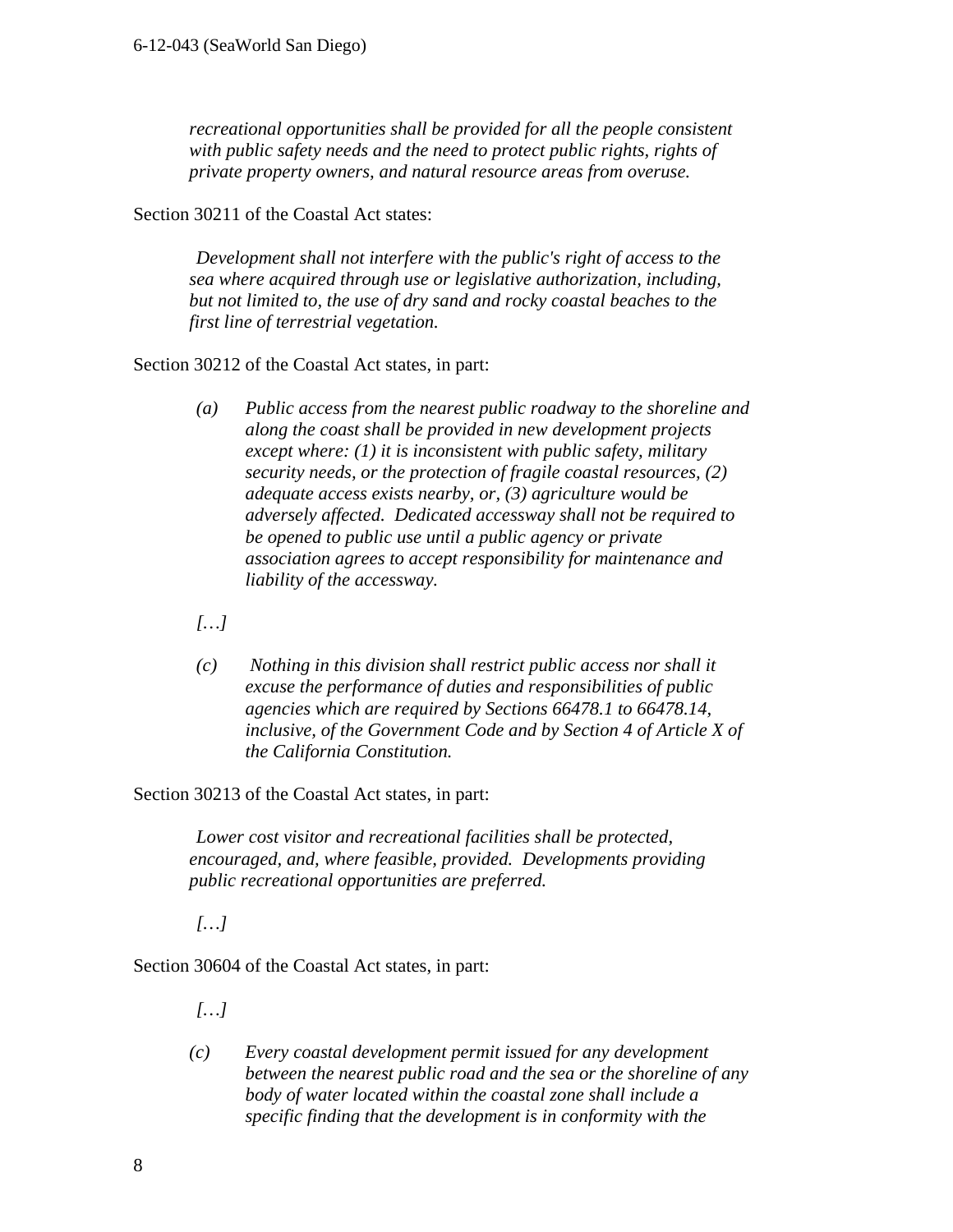*public access and public recreation policies of Chapter 3 (commencing with Section 30200).* 

SeaWorld is private commercial leasehold within Mission Bay Park, a public park built primarily on tidelands granted to the City of San Diego. The site is located between the first coastal roadway and the bay. Public visitors to SeaWorld utilize the existing SeaWorld parking facilities, which currently provide approximately 8,400 parking spaces. As a requirement of SeaWorld's Master Plan EIR Update (approved by the Commission February 7, 2002), SeaWorld instituted an approved Mitigation Monitoring Report Program (MMRP), which requires SeaWorld to do a traffic and parking analysis each year that includes a traffic analysis of surrounding major intersections and roadways as well as a study of the on-site parking demand for SeaWorld.

Additionally, traffic improvements and roadway updates have been completed in anticipation of future attendance climbing to four million visitors per year. According to SeaWorld, the number of annual visitors in 2010 was approximately 3.8 million. Numerous Commission sanctioned traffic and parking mitigation projects haven been completed by SeaWorld since the certification of the SeaWorld Master Plan Update, including the addition of a public pedestrian promenade (CDP No. 6-06-022), road improvements along Sea World Drive and the southbound Interstate 5 (I-5) interchange (CDP No. 6-08-016), and resurfacing, restriping, and landscaping to extend/widen bicycle and pedestrian paths across the southern and western edges of SeaWorld's main parking lot (CDP No. 6-05-075). These recent improvements as well as the previously established traffic, roadway, and parking systems have been designed and constructed to support up to approximately four million visitors annually. Additionally, the proposed redevelopment of the existing guest entrance within the existing SeaWorld theme park is not expected to generate a significant annual increase in SeaWorld attendance levels. Thus, the construction of the new guest entrance will not, in itself, cause SeaWorld to exceed the attendance criteria thresholds for parking or traffic mitigation as identified in the SeaWorld Master Plan Update EIR. Special Condition No. 5 puts the applicants on notice that when the annual SeaWorld attendance levels reach four million visitors, future Tier 2 or Special Project development proposals may be required to complete certain traffic and parking mitigation measures as conditions of approval, in conformance with mitigation criteria established in the SeaWorld Master Plan EIR.

Public non-vehicular access in the area is comprised of various pedestrian and bicycle paths within the Mission Bay Park area and around the SeaWorld leasehold. Pedestrian and bicycle traffic can cross through the parking lot areas and rejoin a bayside pathway that extends from either side of the SeaWorld leasehold. Vertical access to the shoreline is available both east and west of the SeaWorld leasehold. The proposed guest entrance renovation will not block or modify any existing public non-vehicular routes to or around the SeaWorld leasehold.

Special Conditions Nos. 1 and 2 require SeaWorld to conform to approved plans denoting that staging and storage for the project will occur in sites that do not impede public access to coastal resources and prohibit the use of public areas for this purpose.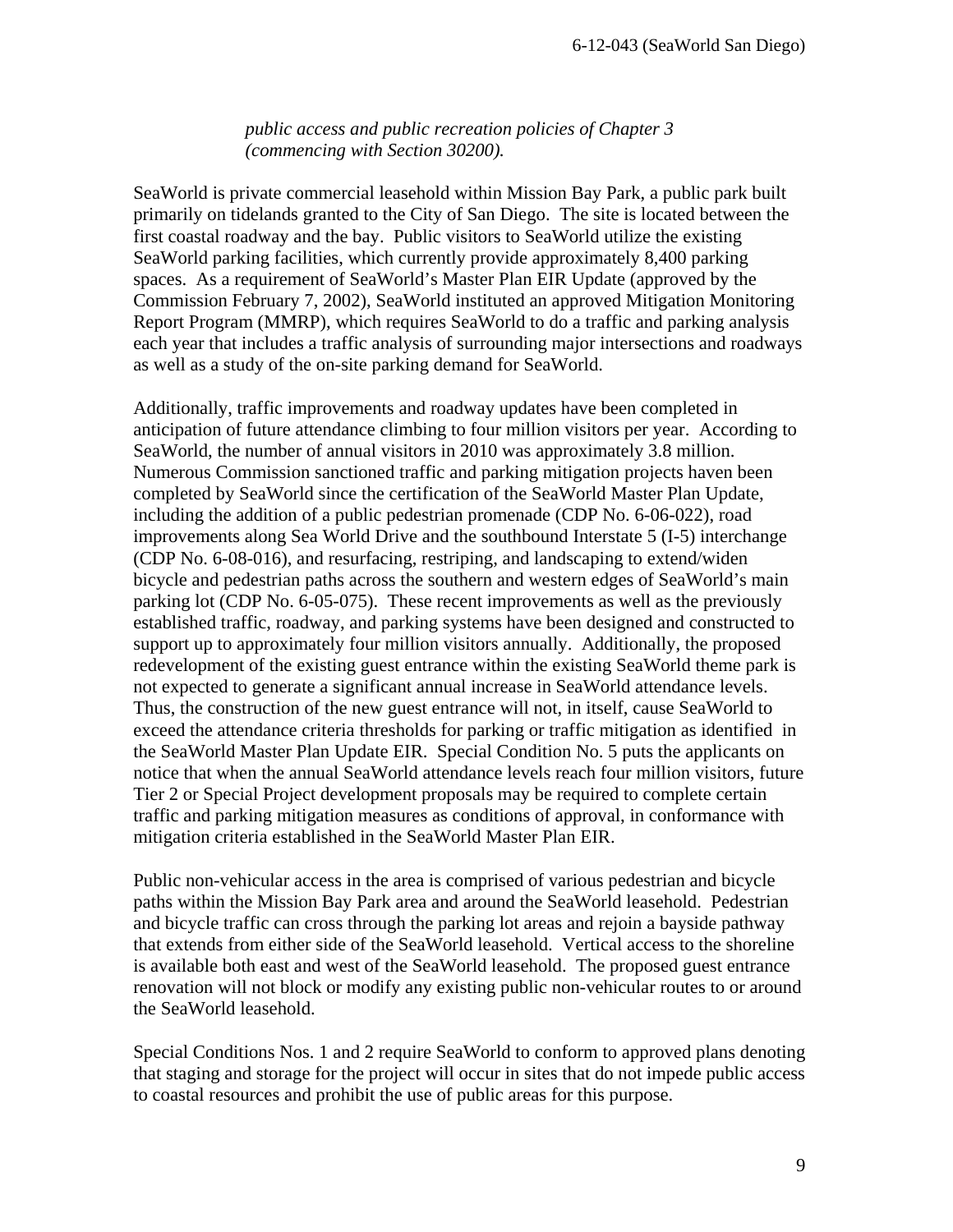This coastal development as conditioned minimizes impacts on public access and ensures that it comports with those sections of Chapter 3 of the Coastal Act.

#### **C. VISUAL RESOURCES**

Section 30251 of the Act addresses visual resources, and states, in part:

*The scenic and visual qualities of coastal areas shall be considered and protected as a resource of public importance. Permitted development shall be sited and designed to protect views to and along the ocean and scenic coastal areas, to minimize the alteration of natural land forms, to be visually compatible with the character of surrounding areas, and, where feasible, to restore and enhance visual quality in visually degraded areas.* 

 *[…]* 

The project site is a flat, developed area within SeaWorld, near the center of the leasehold and north of the public parking lots. All of the proposed structures will be less than 30 feet in height, and as they are surrounded by other developed areas of SeaWorld or blocked off from public view from Sea World Drive by landscaping, no impacts to public views of coastal resources are anticipated from this project.

Special Conditions Nos. 1 and 4 ensure the minimization of any impact on visual resources by requiring SeaWorld to adhere to approved submitted plans that keep structure height below 30 feet and use a color palette that includes earth and sea color tones.

The permit as conditioned will minimize anticipated visual resource impacts and make the coastal development permit comport with the relevant sections of Chapter 3 of the Coastal Act.

## **D. WATER QUALITY**

The following Coastal Act Policies are most pertinent and state:

Section 30233 (a) of the Coastal Act states:

*Marine resources shall be maintained, enhanced, and where feasible, restored. Special protection shall be given to areas and species of special biological or economic significance. Uses of the marine environment shall be carried out in a manner that will sustain the biological productivity of coastal waters and that will maintain healthy populations of all species of marine organisms adequate for long-term commercial, recreational, scientific, and educational purposes.* 

Section 30233 (a) of the Coastal Act states: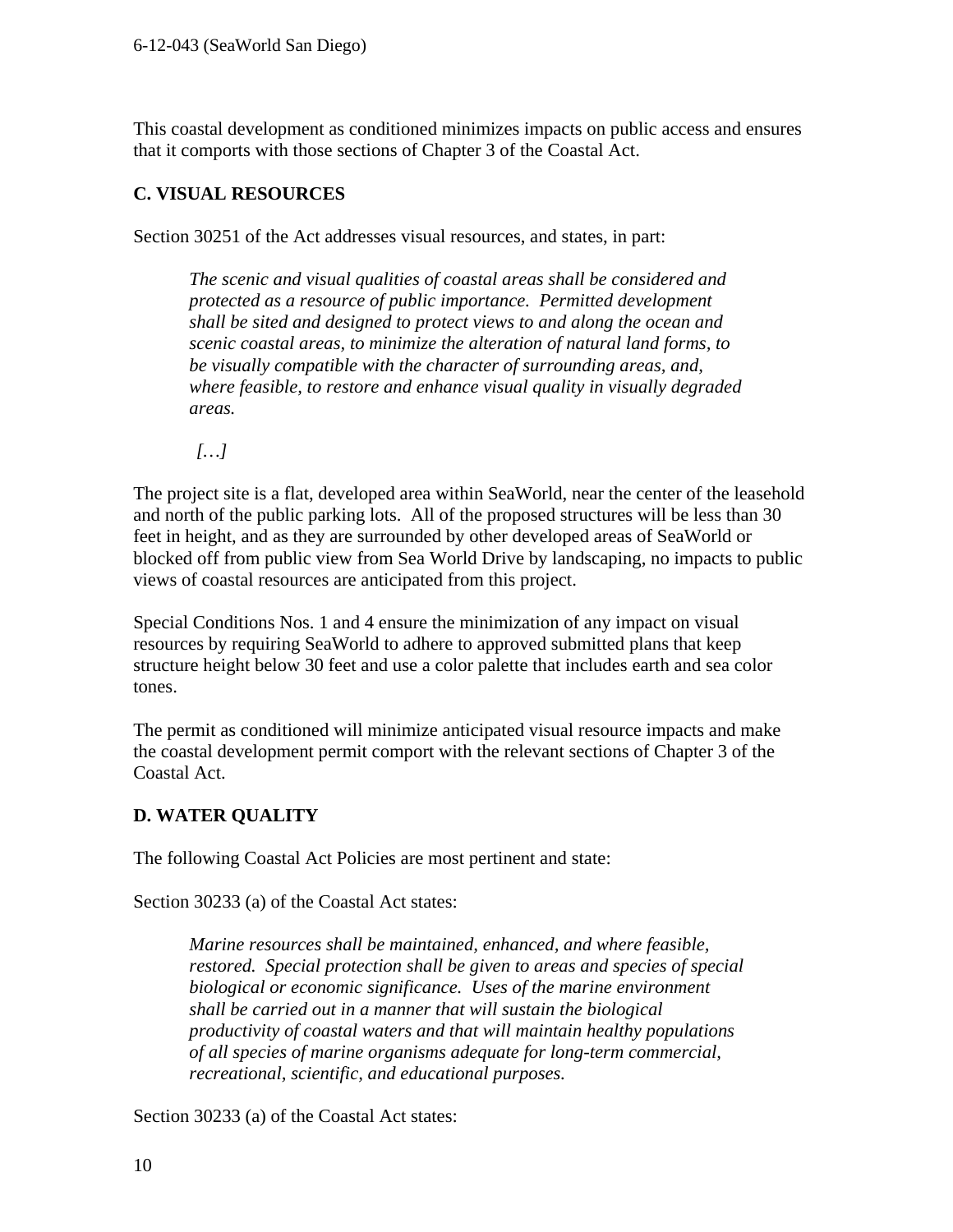*The biological productivity and the quality of coastal waters, streams, wetlands, estuaries, and lakes appropriate to maintain optimum populations of marine organisms and for the protection of human health shall be maintained and, where feasible, restored through, among other means, minimizing adverse effects of waste water discharges and entrainment, controlling runoff, preventing depletion of ground water supplies and substantial interference with surface water flow, encouraging waste water reclamation, maintaining natural vegetation buffer areas that protect riparian habitats, and minimizing alteration of natural streams.* 

The project site is located south and upland of Mission Bay and is generally flat. Over the years, concerns have been raised regarding SeaWorld's land and water operations with respect to maintaining optimum water quality. In particular, the manner in which surface runoff from the parking lots is discharged has been raised as a significant issue. This issue was addressed in detail in review of the master plan, and SeaWorld's grading, drainage, erosion, and stormwater requirements were reviewed and found acceptable by the Commission's water quality unit. The proposed project is identified in the master plan, and is designed to be part of the existing stormwater improvements.

The proposed project site is located in an area of the SeaWorld leasehold with established stormwater and runoff drainage systems and irrigation facilities that are compliant with City of San Diego and regional irrigation standards. SeaWorld will be installing new inlets and branches of storm water drainage that will connect to the already existing system in place within the park. All marine life support system facilities and drainage discharge will be compliant with the discharge standards set by the Regional Water Quality Control Board, as stipulated in the SeaWorld Master Plan Update.

Moreover, the proposed guest entrance renovation will not substantially increase impermeable surfaces or significantly change existing runoff patterns. The subject proposal does not modify any of SeaWorld's existing water treatment, collection or discharge facilities. These facilities currently process runoff from some of SeaWorld's paved parking lots and nearly all of its developed venues; this treatment will continue.

Special Condition No. 3 protects water quality by requiring SeaWorld to adhere to their submitted, approved plans that call for the installation of expanded drainage capacity in the area of the renovated entrance.

This coastal development permit, as conditioned, will minimize water quality impacts from the proposed project so as to be in conformance with the relevant sections of Chapter 3 of the Coastal Act.

#### **E. LOCAL COASTAL PLANNING**

Section 30604(a) also requires that a coastal development permit shall be issued only if the Commission finds that the permitted development will not prejudice the ability of the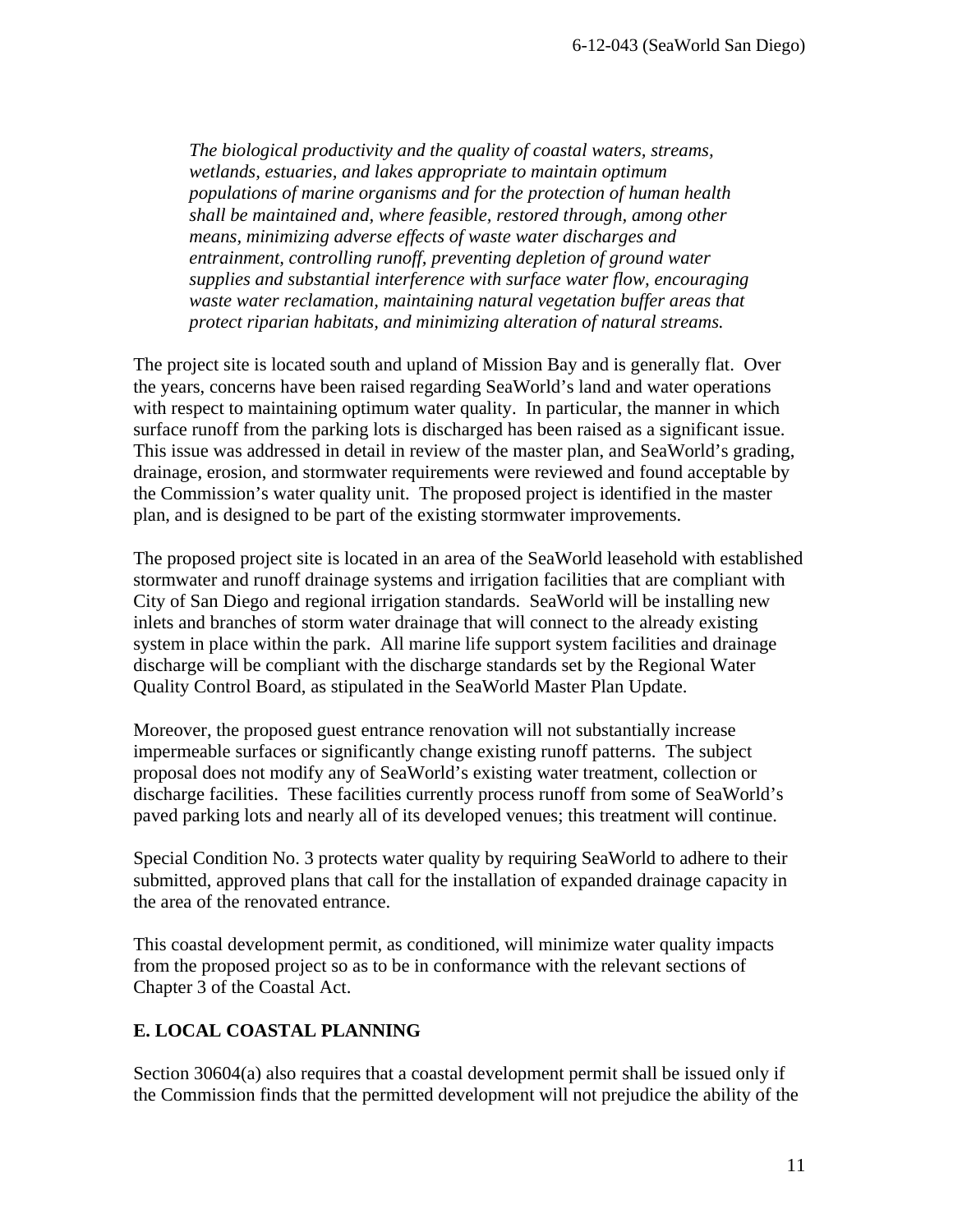local government to prepare a Local Coastal Program (LCP) in conformity with the provisions of Chapter 3 of the Coastal Act. In this case, such a finding can be made.

Mission Bay Park is primarily unzoned. As a whole, Mission Bay Park is a dedicated public park, and SeaWorld is designated as "Lease Area" in the certified Mission Bay Park Master Plan. The subject site is located within the City of San Diego in an area of deferred certification, where the Commission retains permit authority and Chapter 3 of the Coastal Act remains the legal standard of review. As conditioned, the proposed development is consistent with Chapter 3 of the Coastal Act. Approval of the project, as conditioned, will not prejudice the ability of the City of San Diego to implement its certified LCP for the Mission Bay Park segment.

#### **F. CONSISTENCY WITH THE CALIFORNIA ENVIRONMENTAL QUALITY ACT (CEQA)**

The City of San Diego is the lead agency for purposes of CEQA review for this project, and the Coastal Commission is a responsible agency. Section 13096 of the Commission's Code of Regulations requires Commission approval of coastal development permits to be supported by a finding showing the permit, as conditioned, to be consistent with any applicable requirements of the California Environmental Quality Act (CEQA). Section 21080.5(d)(2)(A) of CEQA prohibits a proposed development from being approved if there are feasible alternatives or feasible mitigation measures available which would substantially lessen any significant adverse effect which the activity may have on the environment.

The proposed project has been conditioned in order to be found consistent with the Chapter 3 policies of the Coastal Act. Mitigation measures, including conditions addressing public access and visual resources, will minimize all adverse environmental impacts. As conditioned, there are no feasible alternatives or feasible mitigation measures available which would substantially lessen any significant adverse impact which the activity may have on the environment. Therefore, the Commission finds that the proposed project is the least environmentally-damaging feasible alternative and is consistent with the requirements of the Coastal Act to conform to CEQA.

<sup>(</sup>G:\San Diego\Reports\2012\6-12-043 SeaWorld staff report.doc)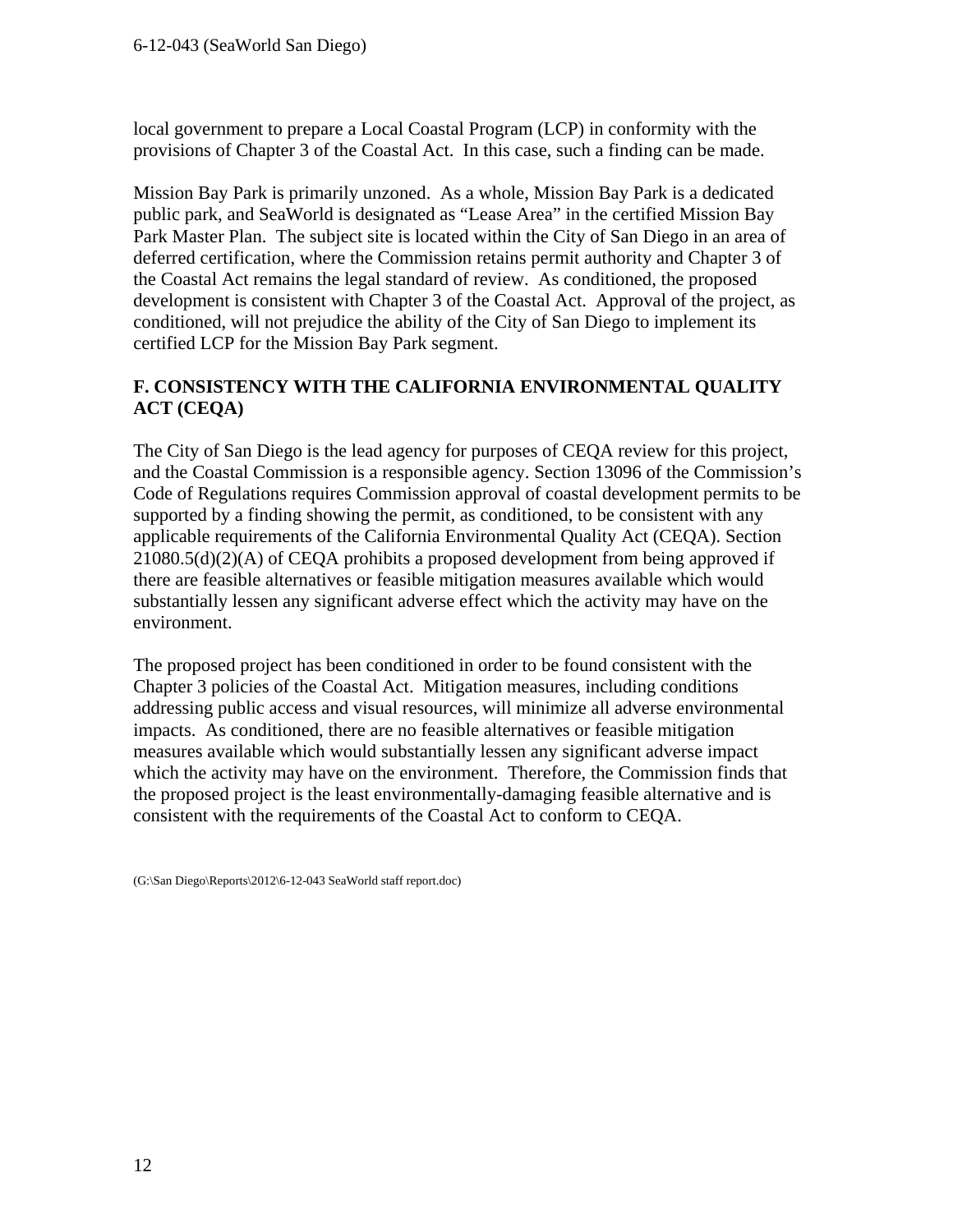# **APPENDIX A**

## **SUBSTANTIVE FILE DOCUMENTS**

Certified SeaWorld Master Plan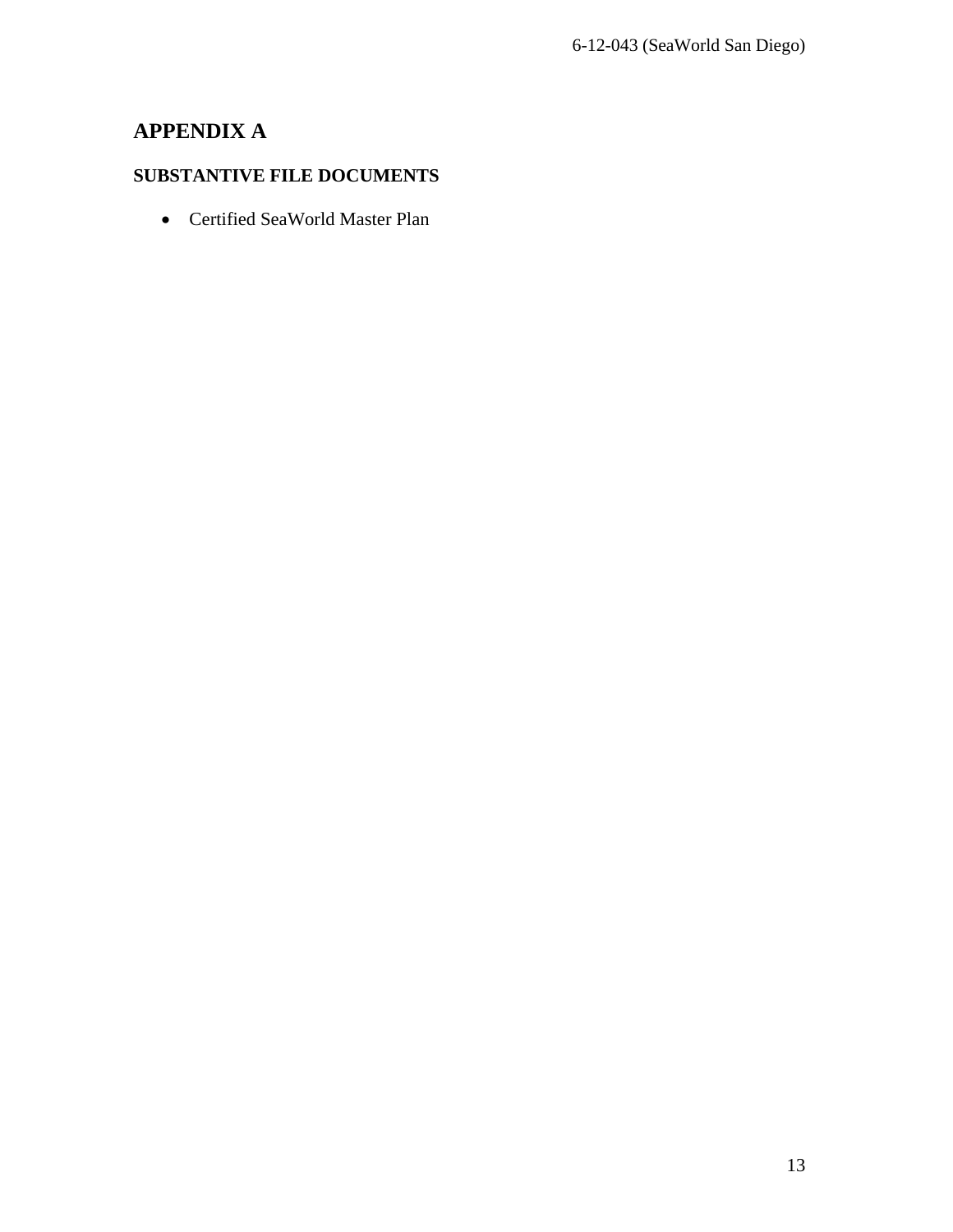

SAN DIEGO CO.